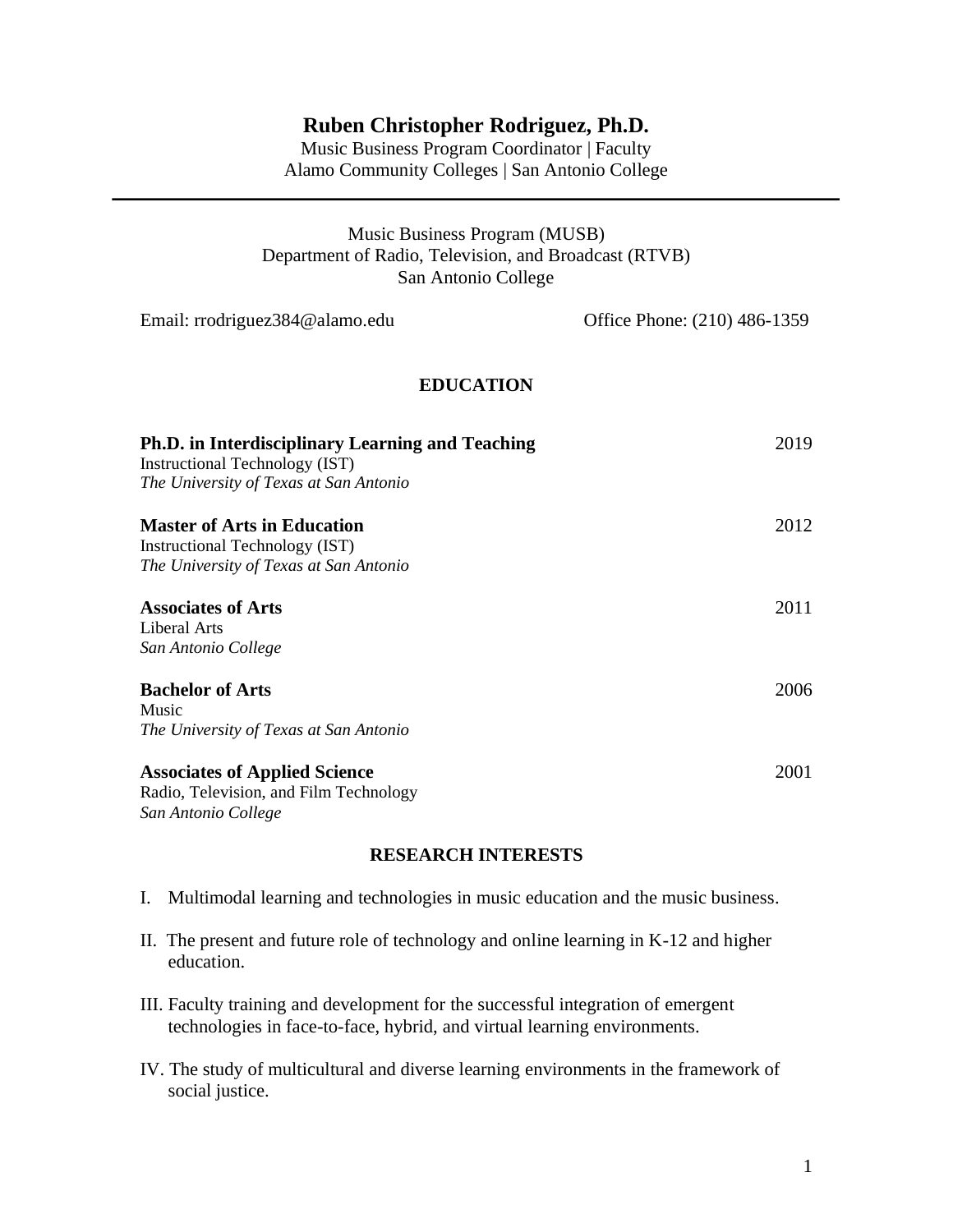## **SCHOLARSHIP**

## **PEER REVIEWED JOURNAL ARTICLES**

### **Published:**

- **Rodriguez, R.** & Marone, V. (2020). Learning beyond the game: A multimodal analysis of Rocksmith users' interactions. *Acta Ludologica, 3*(2), 36-53. [I., II., III.]
- Marone, V., & **Rodriguez, R. C.** (2019). "What's So Awesome with YouTube": Learning Music with Social Media Celebrities. *Online Journal of Communication and Media Technologies*, *9*(4), e201928. [I., II., III.]
- Liu, C. Y. A., & **Rodriguez, R. C.** (2019). Evaluation of the impact of the Hyflex learning model. *International Journal of Innovation and Learning*, *25*(4), 393- 411. [II., III., IV.]

### **In Preparation:**

- Marone, V., & **Rodriguez, R.** (In preparation). YouTube as a platform for informal music education: Affordances, modes, and techniques of engagement. *Journal of Research in Music Education* [I., II., III., IV.]
- Marone, V., **Rodriguez, R.**, Bippert, K., Borrego, J., & Fletcher, C. (In preparation). Exploring a heuristic approach to technology-based music education. [I., II., IV.]
- **Rodriguez, R.** (In revision). Undergraduate student perceptions of online courses: A systematic literature review. [II., III., IV.]

### **PRESENTATIONS**

#### **National and International Conferences:**

- Marone, V., & **Rodriguez, R.** (2018). "Like & subscribe": Youtube as an informal space to teach and learn music. AERA, April 13 - April 17, 2018 [I., II., III., IV.]
- Marone, V., **Rodriguez, R.**, Bippert, K. M., Borrego, J., & Fletcher, C. (2017). Increasing learning opportunities for nontraditional music students. AERA, April 27 - May 1, 2017 [I., II., III., IV.]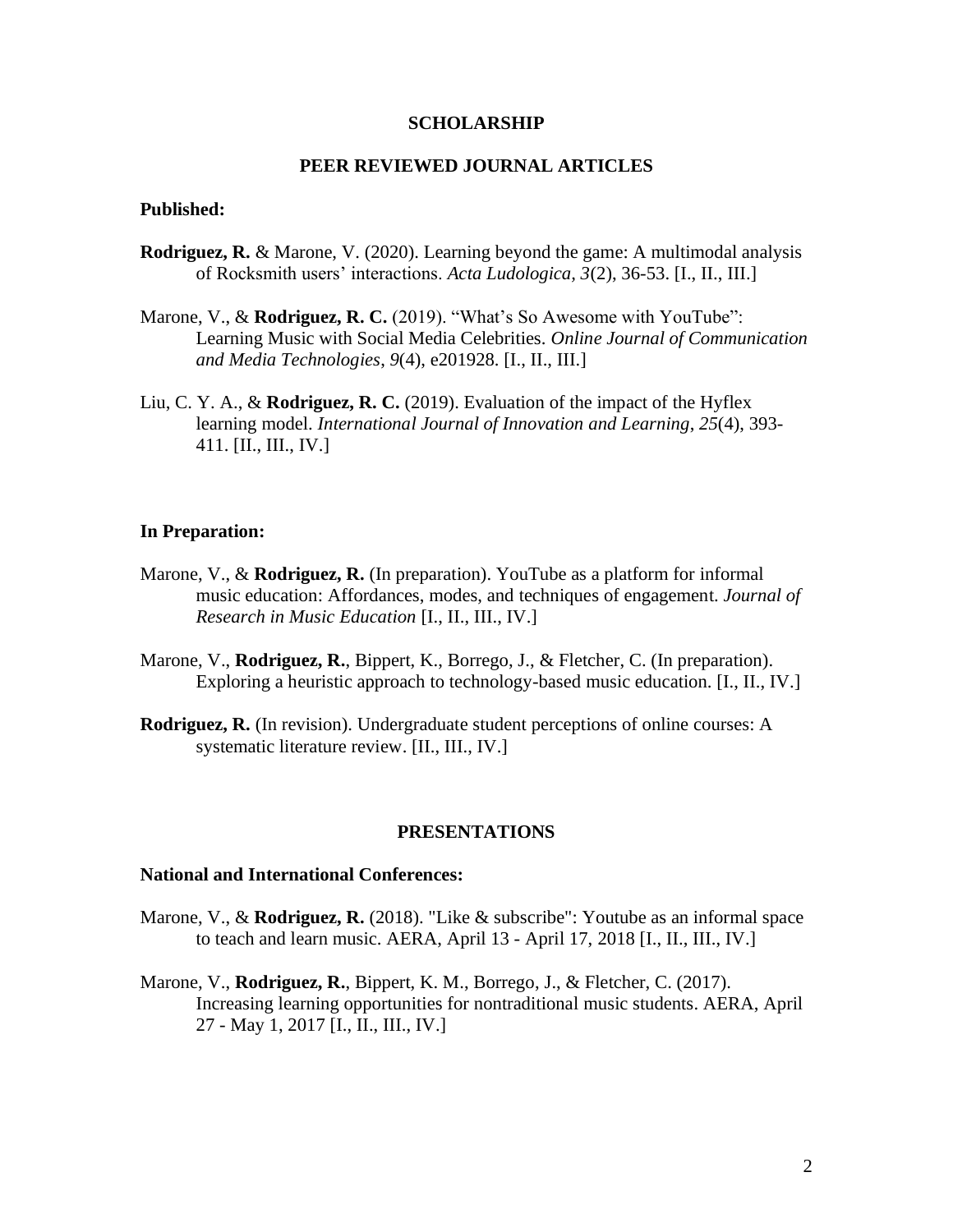- Davis, D. S., Roby, R. S., Koepke, J., Cataldo, R., Curtis, S., Lynton, V. J., Palomo, R. A., & **Rodriguez, R.** (2017). Critically examining the allure of data and its role in teaching and learning contexts. AERA, April 27 - May 1, 2017 [IV.]
- Marone, V., **Rodriguez, R.**, Bippert, K. M., Borrego, J., & Fletcher, C. (2016). Literally at my touch': Engaging non-traditional music students with hands-on technologies. APME (Association for Popular Music Education), June 1-4, 2016 [I., II., III., IV.]
- Liu, C., & **Rodriguez, R.** (2016). A study of self-regulated and non self-regulated learners in a hyflex learning environment. Western Decision Science Institute (WDSI), April 5-8, 2016 [II., III., IV.]
- **Rodriguez, R.** (2016). *The missing link: Placing critical race theory into context by employing music and video.* Southwest PCA/ACA, February 10-13, 2016. Albuquerque, NM. [I., II., III., IV.]
- **Rodriguez, R.** (2015). *Technology and inequalities in education.* AESA, November 11- 15, 2015. San Antonio, TX. [II., III., IV.]

## **State Conferences:**

Love, L., Liu, C., Love, S., & **Rodriguez, R.** (2014). *Evaluating student learning in Hyflex classes in higher education: Comparing performance for students who attend traditional classroom lectures versus synchronous and asynchronous online students.* Southwest Teaching and Learning Conference, April 4-5, 2014. San Antonio, TX. [II., III., IV.]

## **Local Conferences:**

- **Rodriguez, R.** (2015). *Race and the digital divide in education: A push toward Techcrit.* IST Student Development Day, The University of Texas at San Antonio, September 26, 2015. San Antonio, TX. [II., III., IV.]
- Marone, V., **Rodriguez, R.**, Bippert, K., Borrego, J., & Fletcher, C. (2015). Explo*ring a heuristic approach to technology-based music education.* IST Student Development Day, The University of Texas at San Antonio, September 26, 2015. San Antonio, TX. [I., II., IV.]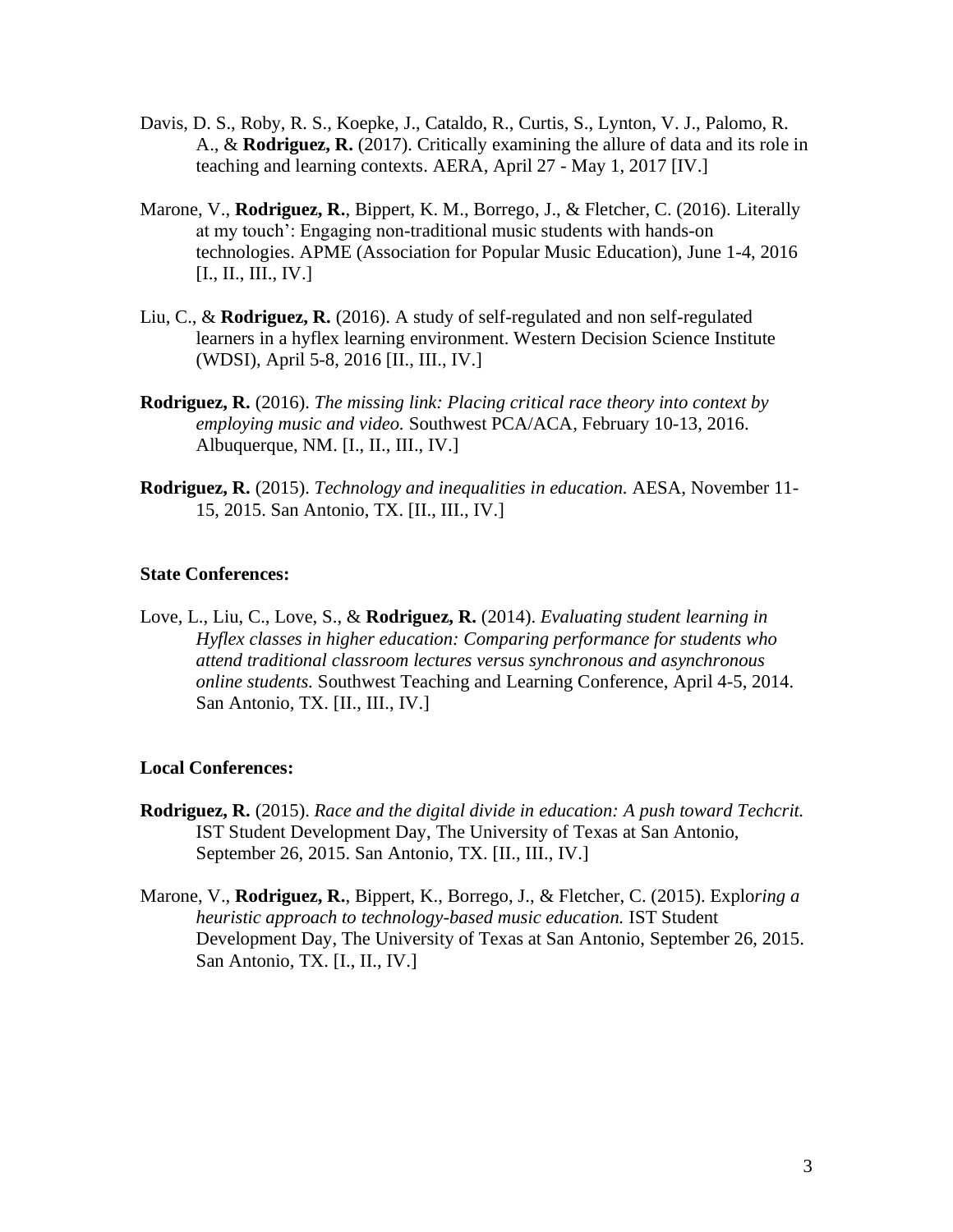# **RESEARCH GRANTS, GRADUATE GRANTS, HONORS & AWARDS**

# **Research Grants**

| 2015-16 Texas A&M University – San Antonio, College of Business Innovation & |              |            |
|------------------------------------------------------------------------------|--------------|------------|
| <b>Research Challenge Award</b>                                              | Award Amount | \$1,500.00 |

## **Graduate Grants**

| 2018 | <b>UTSA Graduate Grant</b> | Award Amount | \$2,000.00 |
|------|----------------------------|--------------|------------|
| 2017 | <b>UTSA Graduate Grant</b> | Award Amount | \$2,000.00 |
| 2016 | <b>UTSA Graduate Grant</b> | Award Amount | \$2,000.00 |
| 2015 | <b>UTSA Graduate Grant</b> | Award Amount | \$2,000.00 |
| 2014 | <b>UTSA Graduate Grant</b> | Award Amount | \$1,000.00 |

# **Honors & Awards**

| 2015 |                           | Innovation Challenge Award Texas A&M University – San Antonio |
|------|---------------------------|---------------------------------------------------------------|
| 2008 |                           | Environmental Safety Award Trinity University Safety Dept.    |
| 2006 | Music Technology Award    | UTSA Department of Music                                      |
| 2005 | Music Technology Award    | UTSA Department of Music                                      |
| 2004 | Service Recognition Award | <b>KSYM 90.1</b>                                              |

## **PROFESSIONAL EXPERIENCE**

| 2019 - Present   | <b>Program Coordinator   Faculty Instructor</b><br>Music Business Program (MUSB)                                                                             |
|------------------|--------------------------------------------------------------------------------------------------------------------------------------------------------------|
|                  | San Antonio College – San Antonio, TX                                                                                                                        |
| $2018$ - Present | <b>Broadcast Engineer   Instructor</b>                                                                                                                       |
|                  | Dept. of Radio, Television, and Broadcast (RTVB) / KSYM 90.1<br>San Antonio College – San Antonio, TX                                                        |
| $2016 - 2018$    | <b>Academic Systems Administrator</b><br>ITS – Enterprise Applications<br>Texas A&M University – San Antonio, TX                                             |
|                  |                                                                                                                                                              |
| $2012 - 2016$    | <b>Senior Instructional Technologist / Academic Systems</b><br><b>Administrator</b><br>ITS – Academic Technologies<br>Texas A&M University – San Antonio, TX |
| $2007 - 2012$    | <b>Media Production Specialist</b>                                                                                                                           |
|                  | AT&T Center for Learning and Technology<br>Trinity University - San Antonio, TX                                                                              |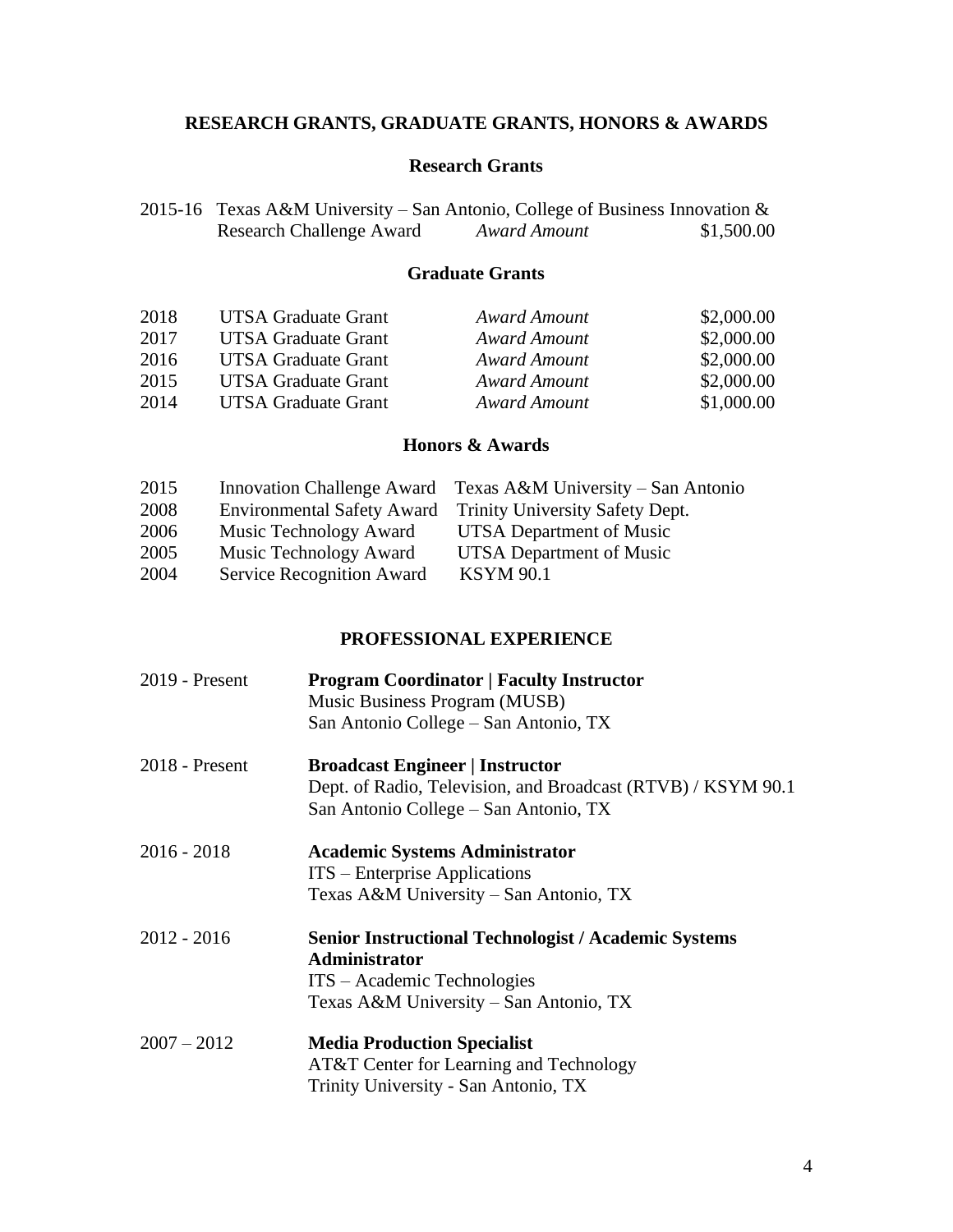| $2006 - 2007$ | <b>Technical Support Specialist, Tier II</b><br>Time Warner Cable Inc.                        |
|---------------|-----------------------------------------------------------------------------------------------|
| $2002 - 2006$ | <b>Lead Sound Technician</b><br>Department of Music<br>The University of Texas at San Antonio |
| $1999 - 2005$ | <b>Recording engineer</b><br>Edit Point Audio Agency - San Antonio, TX                        |
| $1998 - 2004$ | <b>On-air personality</b><br>KSYM 90.1 FM - San Antonio College                               |

## **TEACHING, TRAINING, & WORKSHOPS**

### **Courses**

| 2020 | MUSB 2450: Commercial Music Project  |
|------|--------------------------------------|
|      | Alamo Colleges   San Antonio College |

- 2020 MUSB 2355: Legal Aspects of the Ent. Industry *Alamo Colleges | San Antonio College*
- 2020 RTVB 2431: Audio/Radio Production III *Alamo Colleges | San Antonio College*
- 2020 MUSB 1305: Survey of the Music Business *Alamo Colleges | San Antonio College*
- 2020 MUSB 2345: Live Music and Talent Mgmt. *Alamo Colleges | San Antonio College*
- 2020 MUSB-1341: Concert Promotion & Venue Mgmt. *Alamo Colleges | San Antonio College*
- 2020 RTVB 2431: Audio/Radio Production III *Alamo Colleges | San Antonio College*
- 2019 RTVB 2431: Audio/Radio Production III *Alamo Colleges | San Antonio College*
- 2018 IDS3123 01J: Culture Literature & Fine Arts *The University of Texas at San Antonio*
- 2018 IDS3123 02J: Culture Literature & Fine Arts *The University of Texas at San Antonio*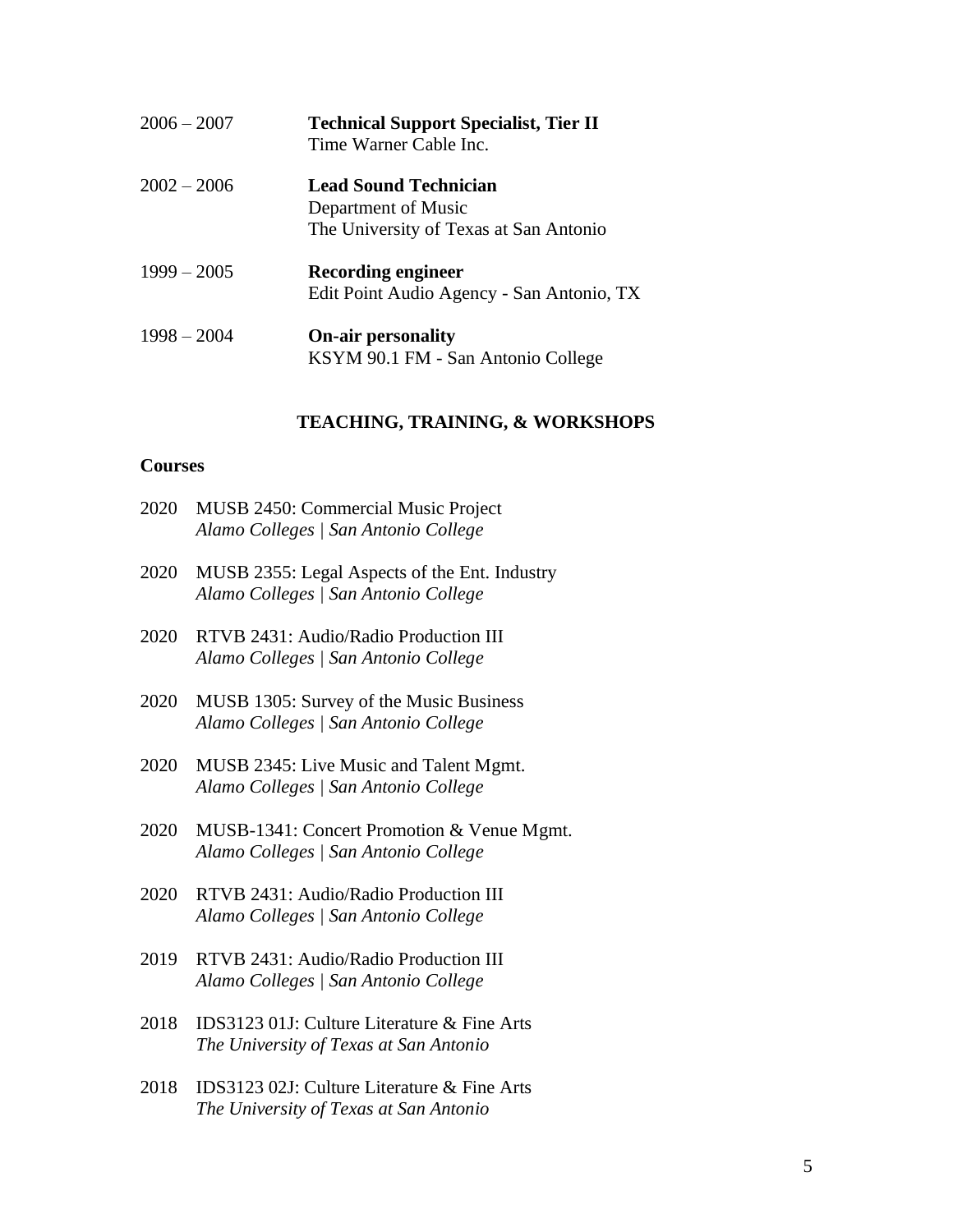- 2017 IDS3123 01J: Culture Literature & Fine Arts *The University of Texas at San Antonio*
- 2017 IDS3123 02J: Culture Literature & Fine Arts *The University of Texas at San Antonio*
- 2016 IDS3123 01J: Culture Literature & Fine Arts *The University of Texas at San Antonio*
- 2016 IDS3123 02J: Culture Literature & Fine Arts *The University of Texas at San Antonio*

## **Designed Faculty Training & Development**

Blackboard Learn 9.1 New Faculty Overview Blackboard Learn 9.1 Basics Blackboard Learn 9.1 Advanced Getting Started: Building Your Course in Moodle Adobe Connect New Faculty Introduction & System Overview Adobe Connect Basics for Hyflex Courses Adobe Connect Advanced for Hyflex Courses Respondus New Faculty Overview Respondus Advanced for Blackboard Learn 9.1 Video Editing Basics: Introduction to Sony Vegas Video Editing Basics: Advanced Tips & Tricks for Sony Vegas Video Editing Basics: Introduction to iMovie Video Editing Basics: Advanced Tips & Tricks for iMovie Introduction & Basics of Camtasia Studio DAW Basics: Introduction to Pro-Tools DAW Advanced: Pro-Tools Getting Started in Audacity

## **PROFESSIONAL ORGANIZATIONS & AFFILIATIONS**

- 2019 (Member) Association for Popular Music Education (APME)
- 2019 (Member) The Society of Broadcast Engineers (SBE)
- 2016 (Member) American Educational Research Association (AERA)
- 2015 (Member) American Educational Studies Association (AESA)
- 2014 (Participating Representative) EDUCAUSE (Texas A&M San Antonio)
- 2013 (Member) Texas Blackboard Users Group (T-BUG)
- 2012 (Honorary Member & Co-Advisor) Trinity University's Chapter of Golden Key International Honor Society
- 2012 (Member) Phi Kappa Phi Honor Society